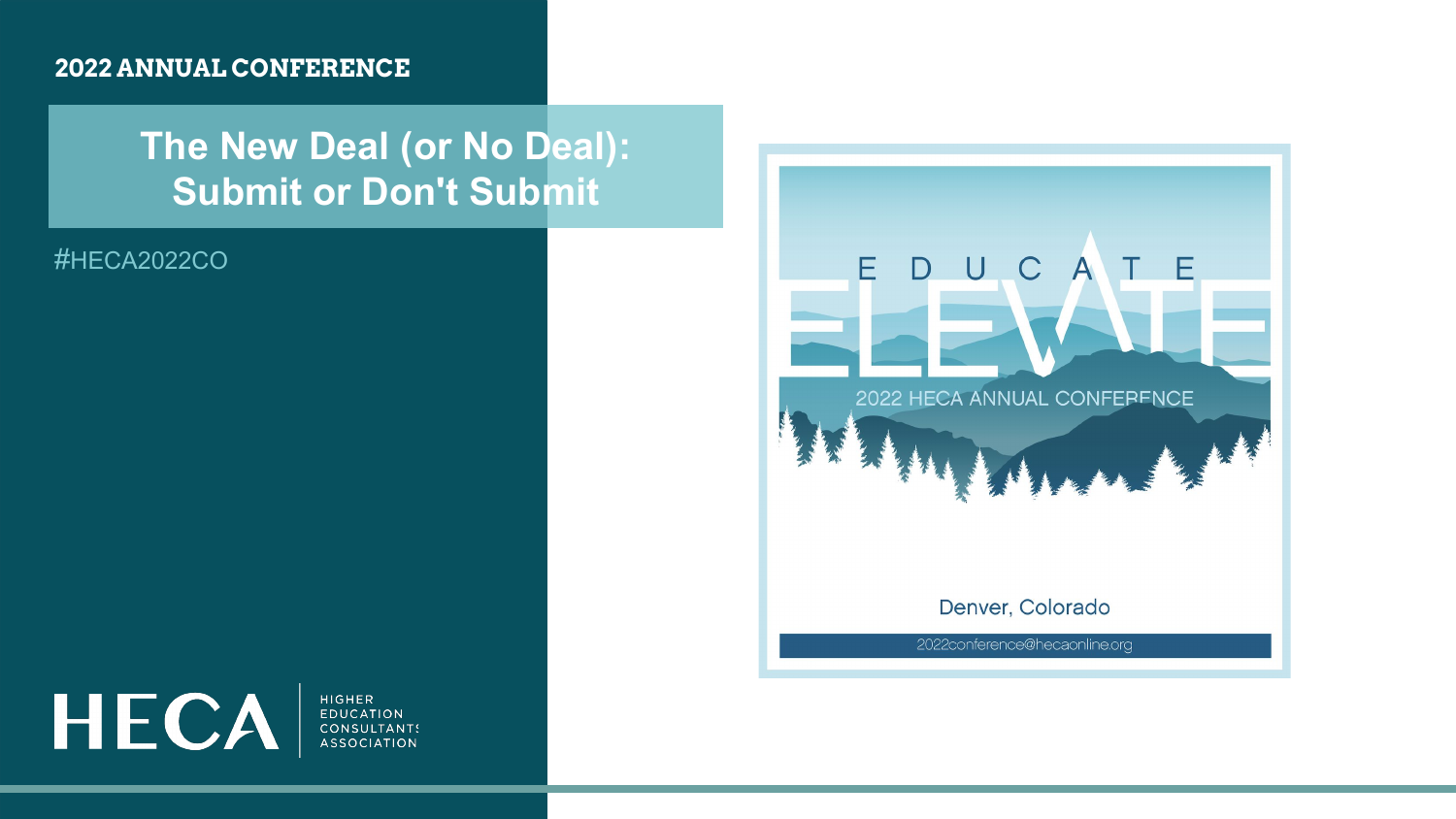#### **Please welcome our panelists**

Jeff Knox Founder Moxie College Counseling





Hillary Dickman Assistant Director of Admission Colorado College

Jennifer Ziegenfus, Ed.D. Director of Recruitment University of Colorado Boulder





#HECA2022CO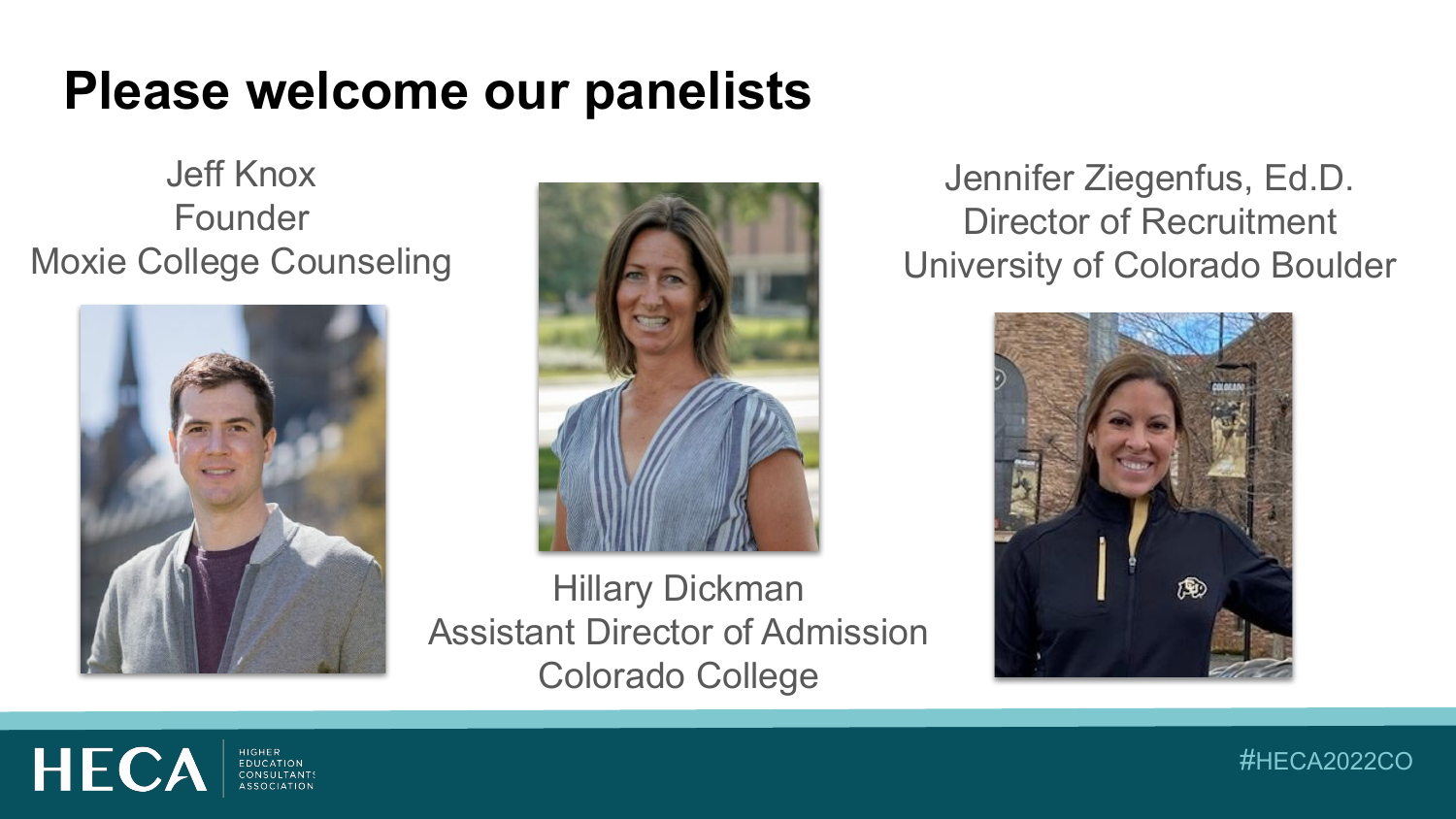# 100%

100% of you are here today. Let's start with a quick poll to see what else we can learn about the group :-).



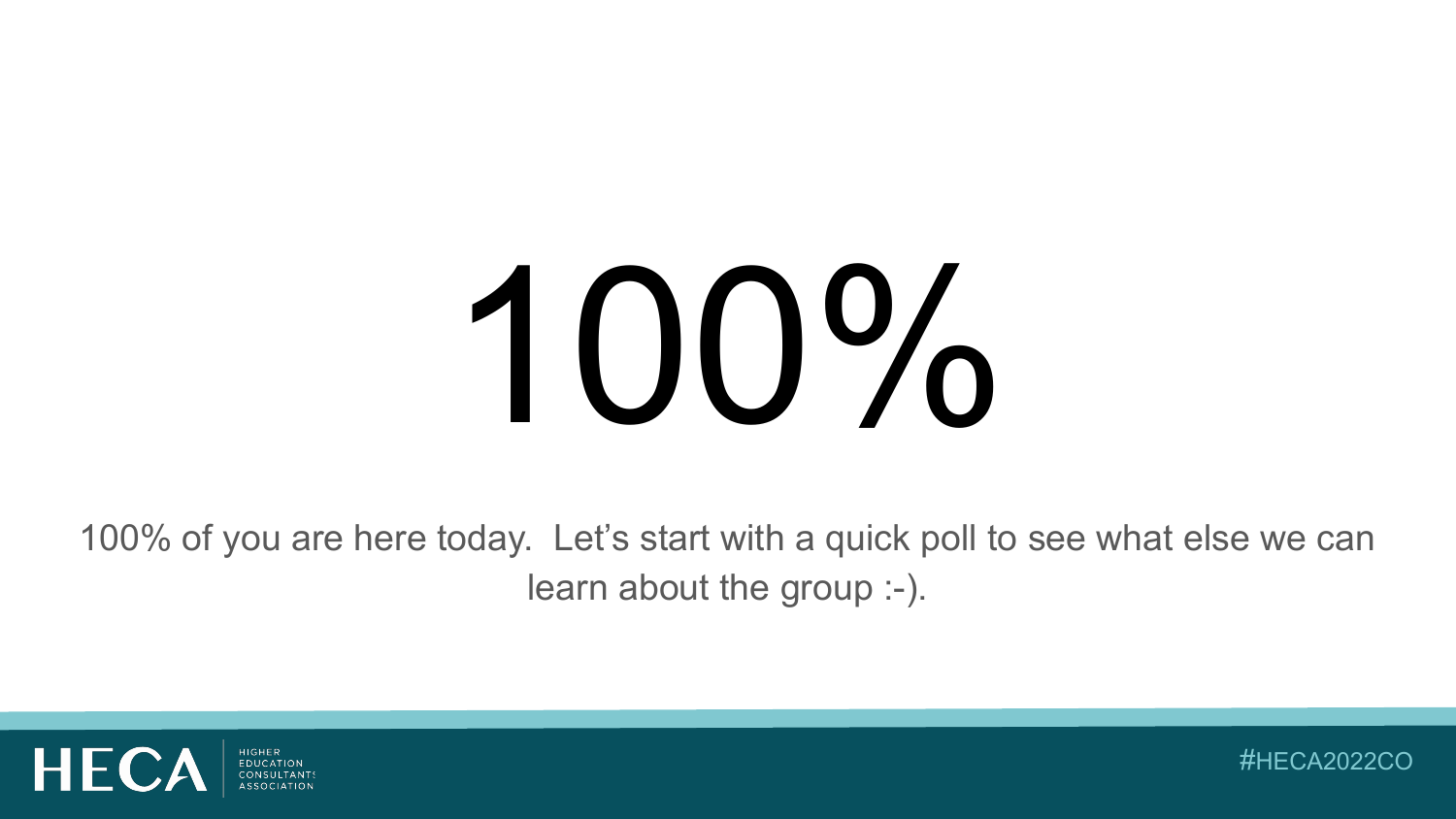# Question:

How long have you worked in the field of college admissions?

- ❏ I'm brand new! (<2 years)
- ❏ 2-5 years
- $\Box$  5-10 years
- ❏ 10-20 years
- ❏ 20+ years (and yes, I started when I was 6 if you are doing the math in your head)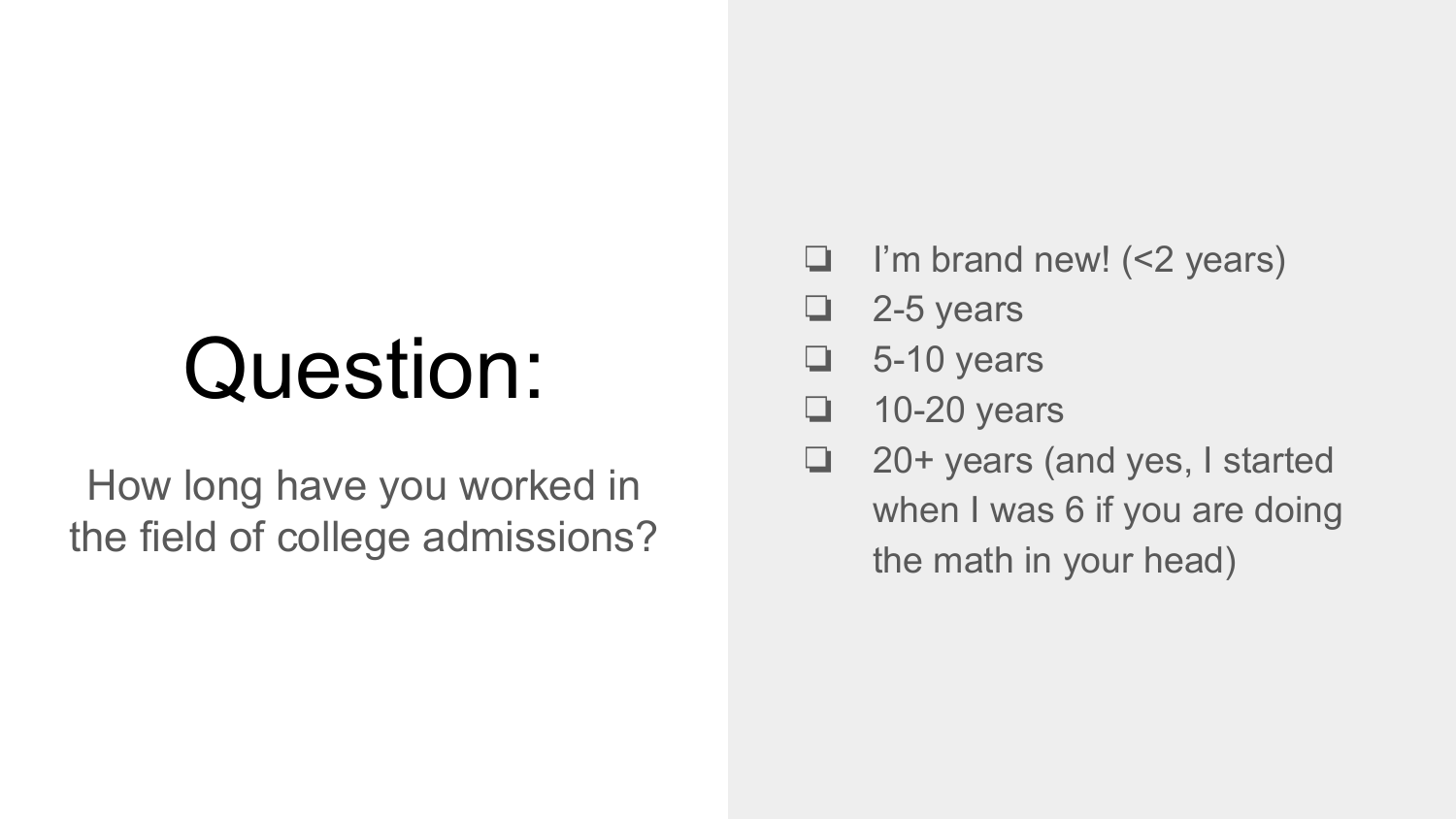

College admissions started feeling like a game show this past year - **high stakes, high pressure** - with not enough "lifelines" for anxious students



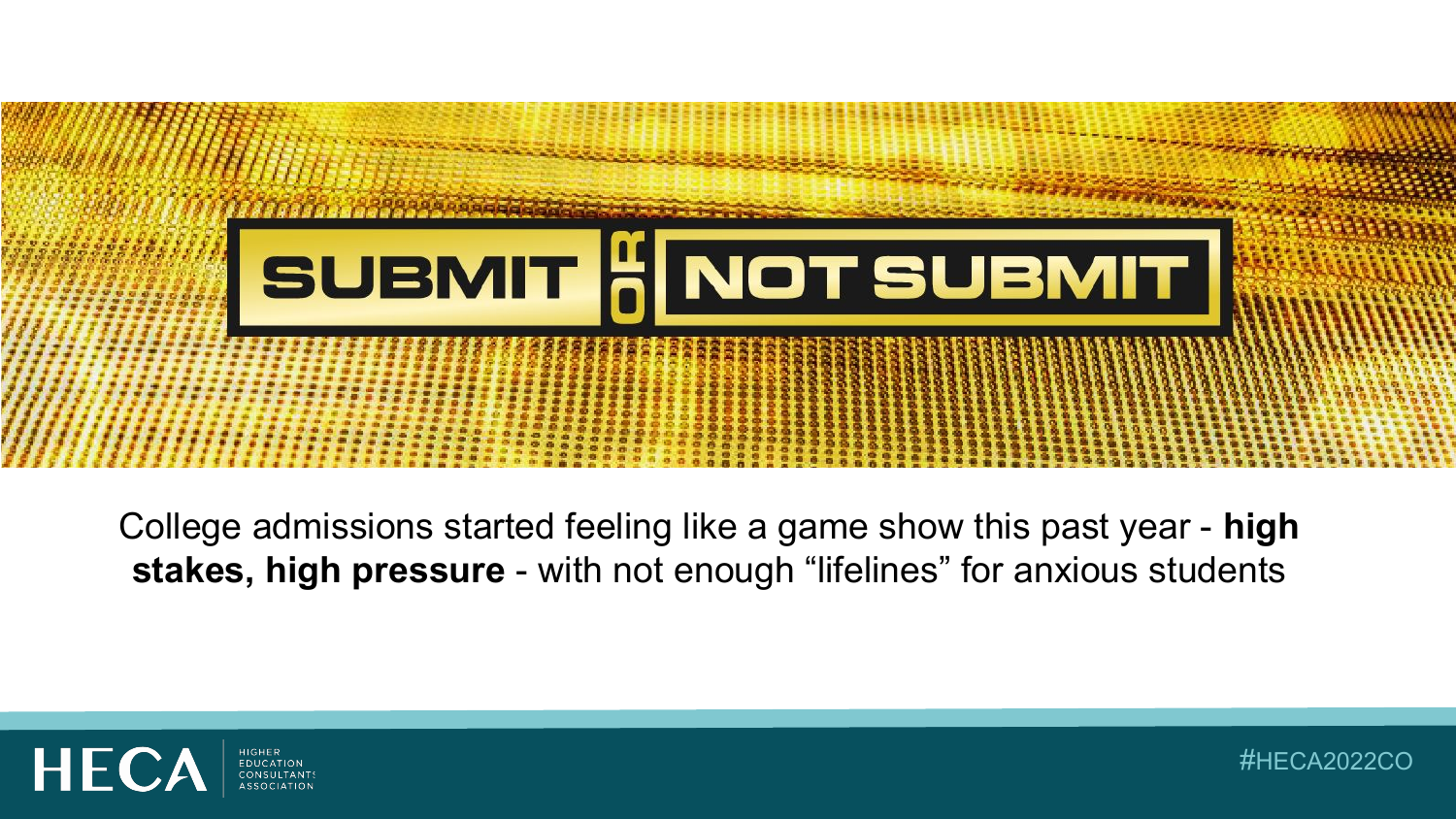#### **Lessons from 2020-2021**

- → More students made strategic submission decisions than ever before
- ➔ Testing was more likely to play a role in numbers-oriented fields like STEM and Business
- ➔ Regionality played a role if available, colleges relied on testing to validate the performance of students from rural, unknown, or underserved areas
- ➔ Some colleges did seem to favor submitters over non-submitters
- ➔ Schools were inconsistent about how they applied 'test optional'
- $\rightarrow$  High scores never hurt anyone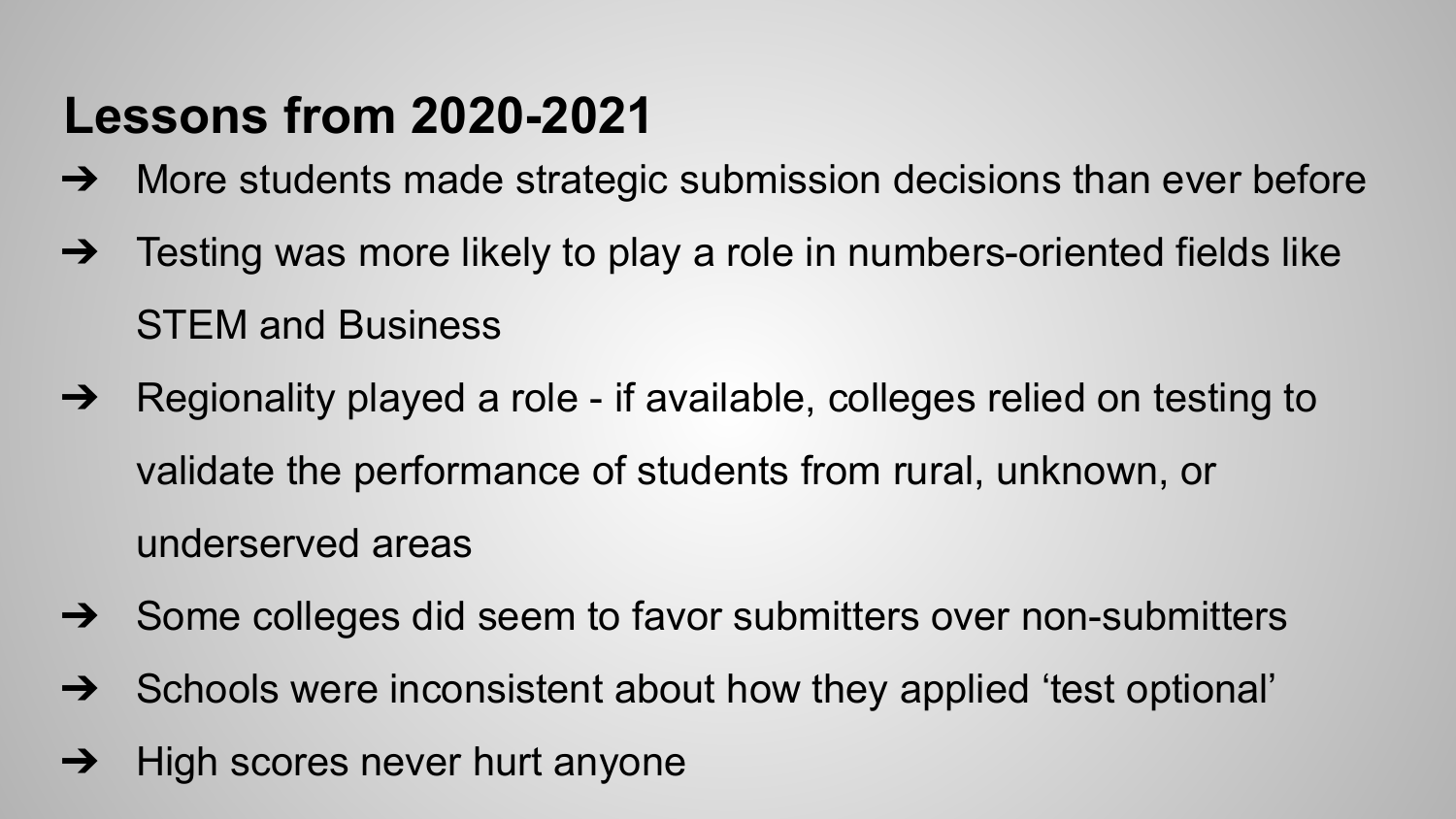#### **What We Thought Would Happen in 2021-2022**

- $\geq$  Middle 50% ranges would be up and keep climbing at colleges that remain test optional
- $\triangleright$  Colleges would know that students choosing not to submit now are more likely to have had modest scores now that tests are more widely available
- $\triangleright$  Students were going to make more strategic rather than unilateral submission decisions
- $\triangleright$  State legislatures dictate policy and large state universities in the South are more likely to require testing in the years to come
- $\triangleright$  The colleges are watching very carefully as the data unfold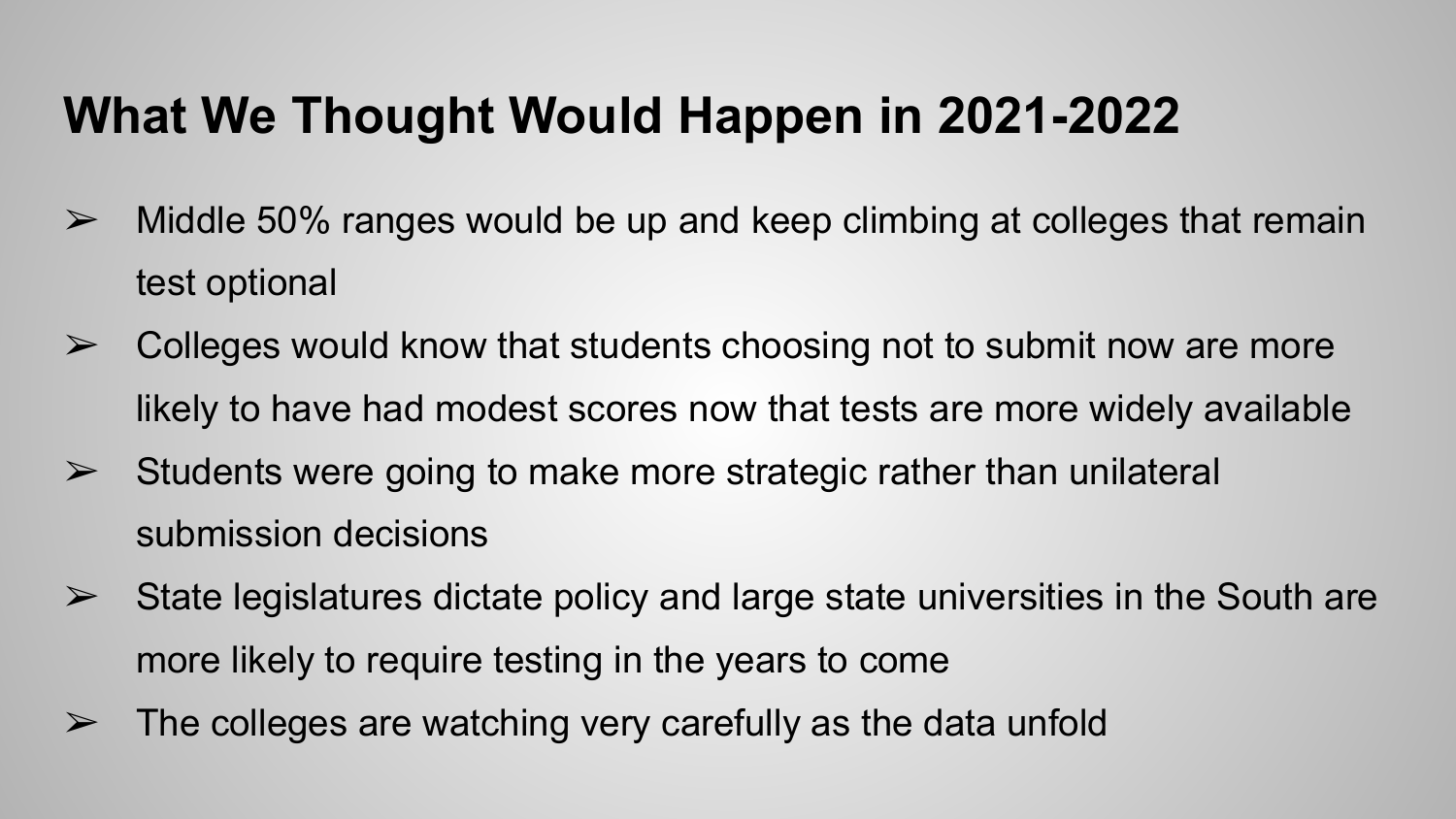- Gender: Female
- **Geography:** From rural CO but attending boarding school
- **Courses**: 5 AP-equivalent courses taken (18 offered), plus 7 honors. Well-balanced curriculum
	- 19 core core academic courses total a bit low compared to what was offered at the school.
- **GPA**: 4.23 weighted/3.972 unweighted (28 As, 2 Bs in core courses)
- **Intended Major: Molecular Biology**
- **Extra Curricular Activities: Work, Rock Climbing, Marine Bio Club co-founder**
- **Scores**: SAT 1380
- **College Applied to**: Colorado College (Early Action round)



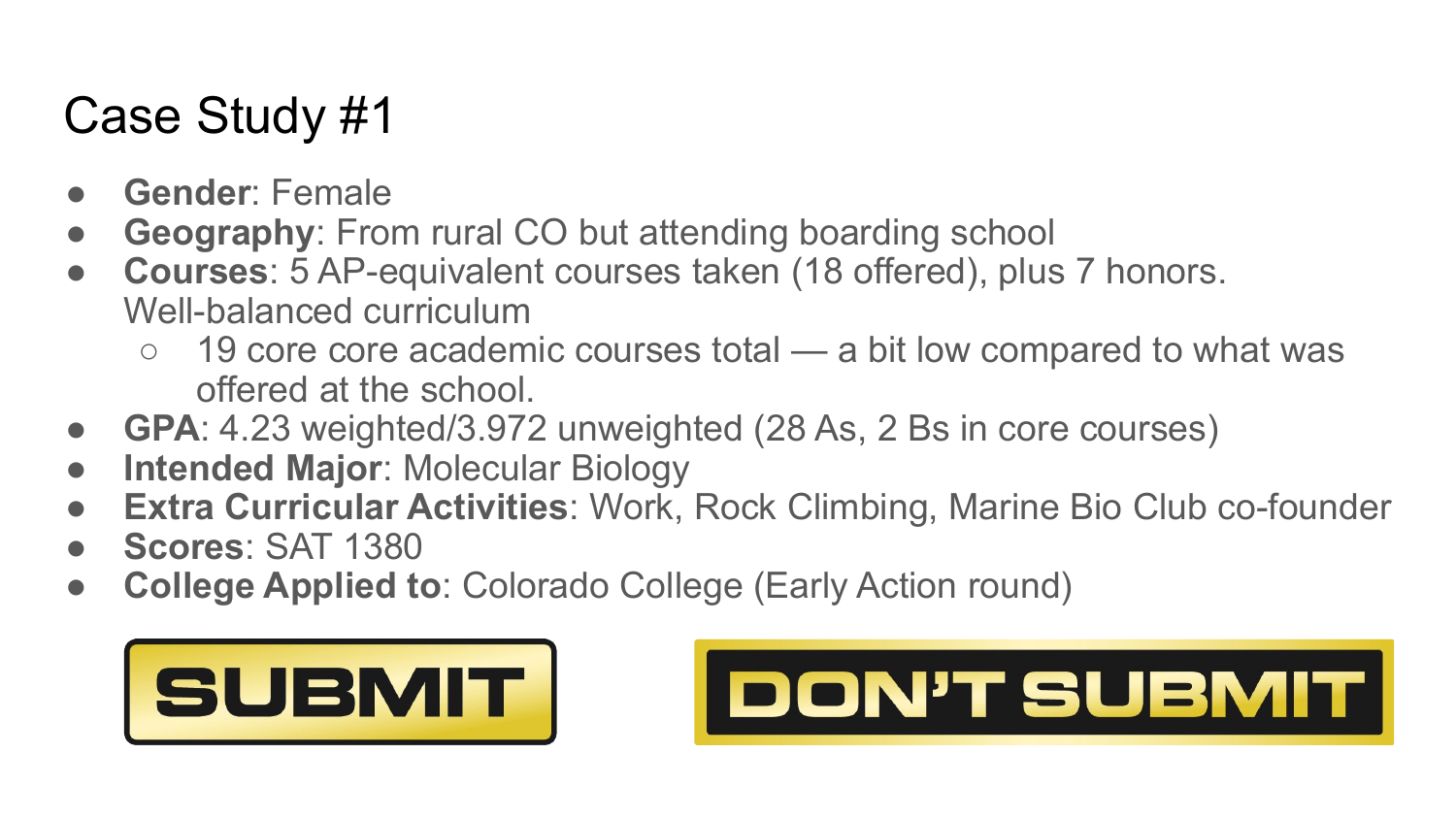- **Gender**: Female
- **Geography**: From Colorado Springs, CO (suburban large public high school)
- **Courses**: IB Diploma Programme
	- 24 core academic courses total
- **GPA**: 4.31 weighted/3.97 unweighted (35 As, 1 B in core courses B was sophomore year)
- **Intended Major**: Anthropology
- **Extra Curricular Activities**: Children's Chorale, Anti-bullying club president, school district DEI task force, tennis
- **Scores**: SAT 1400
- **College Applied to**: Colorado College (Early Action round)



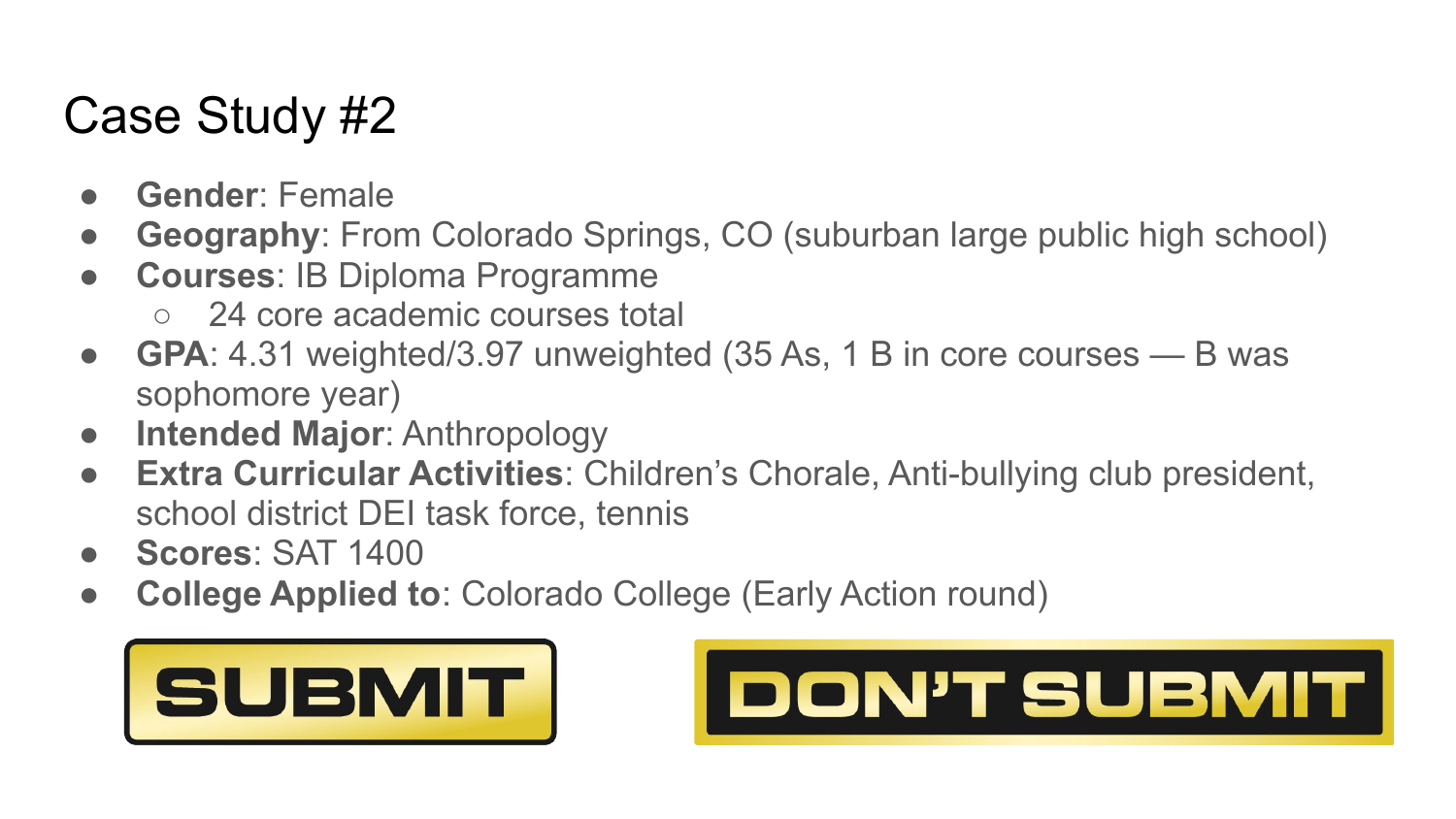- **Gender: Male**
- **Geography**: From Bethesda, MD, outside Washington, DC (suburban large public high school)
- **Courses**: Honors English 12, AP Stat, AP Enviro, AP Econ, AP Music Theory, Symphony Orch
	- 8 AP courses total, including senior year
- **GPA**: 4.37 weighted/3.57 unweighted (18 As, 20 Bs in core courses)
- **Intended Major**: Computer Science, Game Design maybe
- **Extra Curricular Activities**: Competitive League of Legends player, nationally ranked, actually talking to college coaches at Northeastern and Miami Ohio
- **Scores**: SAT 1430 (690R, 740M)
- **College Applied to**: Too many…Northeastern EDI, Case Western EDII, UMD, Wisconsin, CMU, Lehigh, Penn State, Syracuse, UDel, RIT, Bucknell, Michigan, Ga Tech, Virginia Tech, Purdue, Illinois, Miami Ohio, Cornell



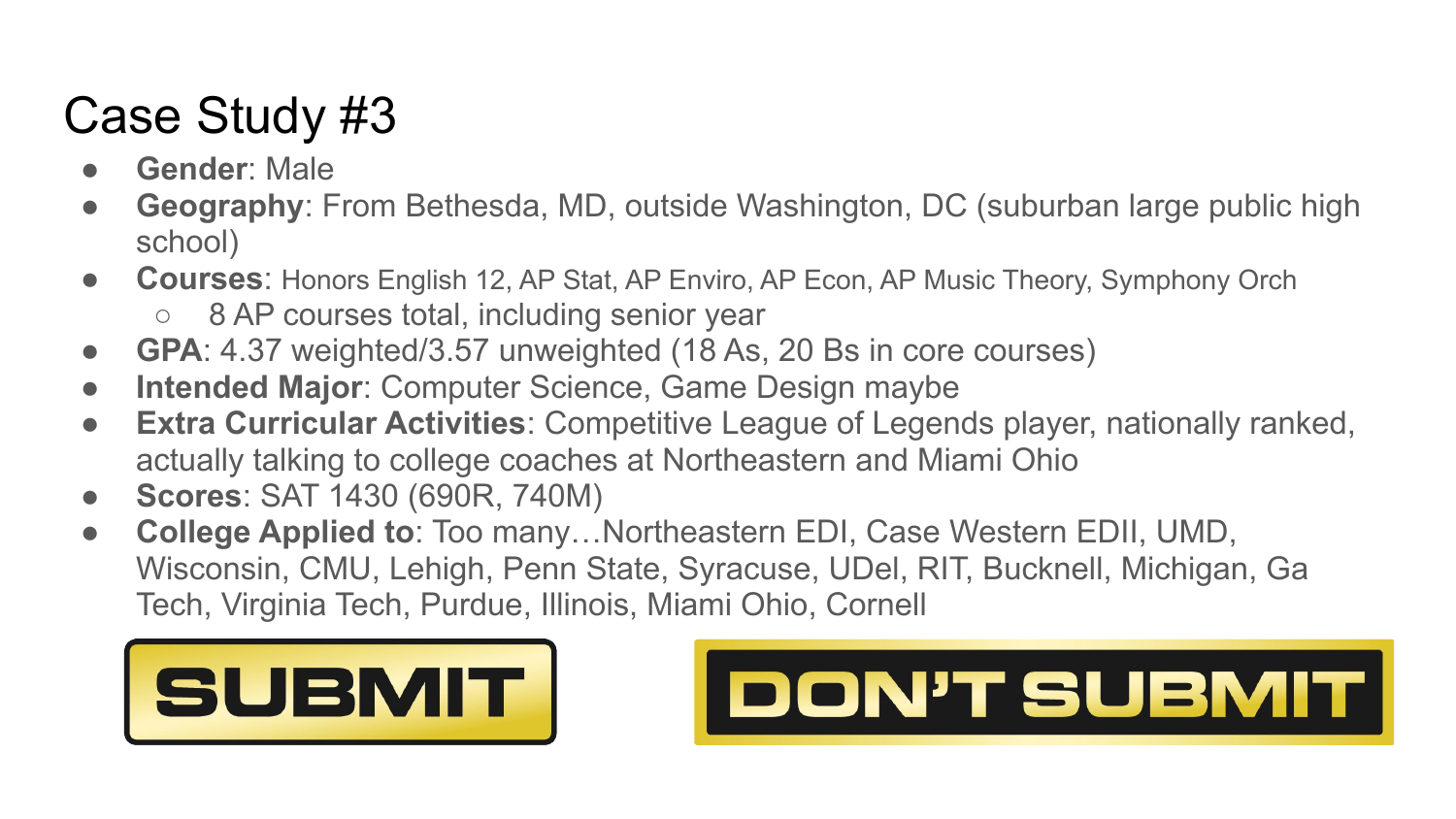- Gender: Male
- **Geography: South Carolina (suburban area)**
- **Courses**: 5 of 12 AP courses taken (one in science and one in math)
- **GPA**: 3.8 weighted (3.33 unweighted)
- **Intended Major: Computer Science B.S**
- **Extra Curricular Activities: Spanish Club, Baseball, Robotics**
- **Scores**: 710R/650M
- **Colleges Applied to: CU Boulder, University of Oregon, Georgia** Institute of Technology, University of Texas - Austin, University of South Carolina



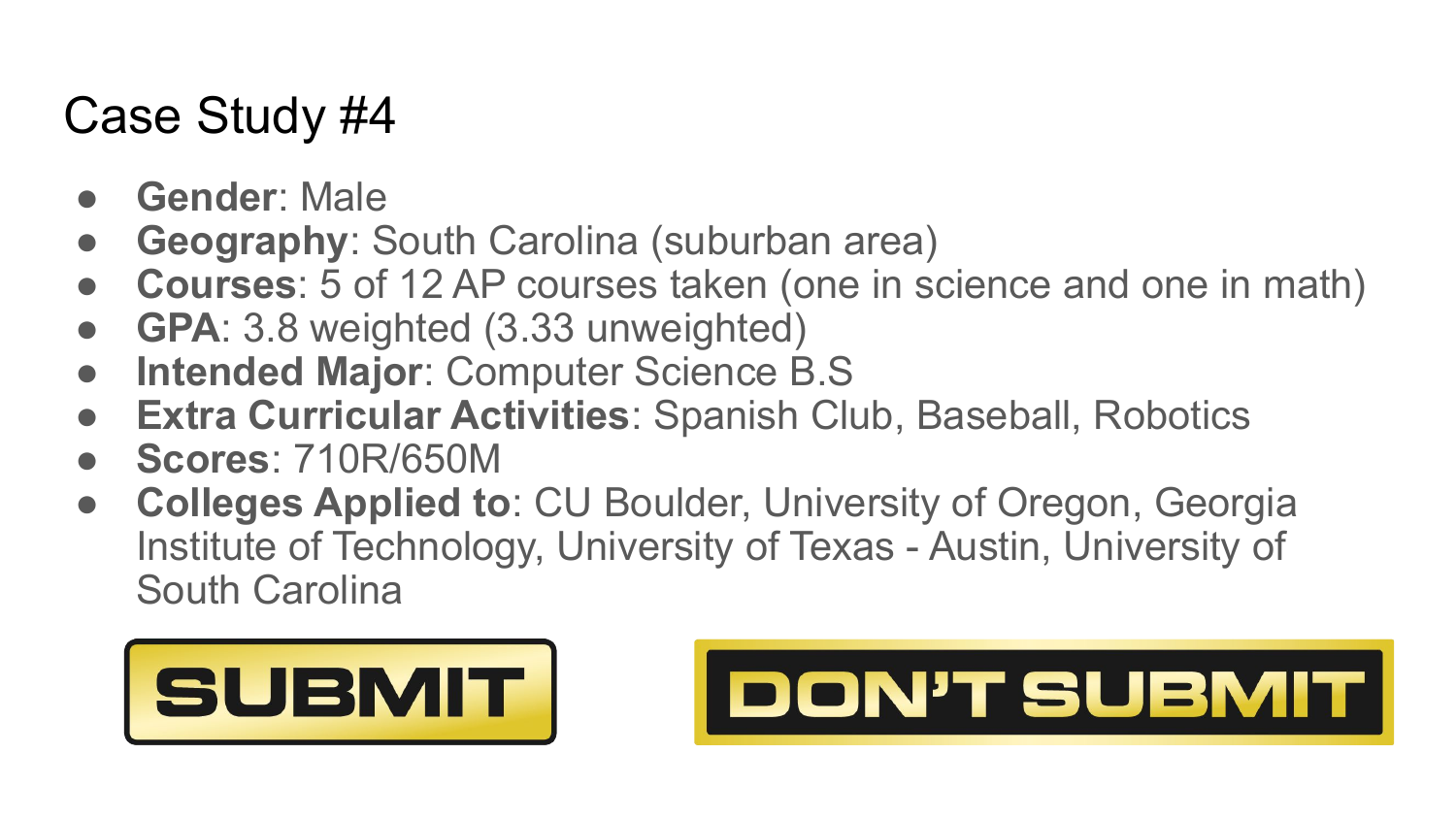- **Gender: Nonbinary**
- **Geography: Colorado (rural area)**
- **Courses:** 3 of 17 AP courses taken (U.S. History & Psychology)
- **GPA**: 3.9 weighted (3.72 unweighted)
- **Intended Major: History B.A.**
- **Extra Curricular Activities**: Club Hockey, Ski Team, Gay-Straight Alliance, Outdoor Club, Peer Education
- **Scores**: 550R/620M
- **Colleges Applied to: CU Boulder, Colorado State University,** Metropolitan State University, CU Denver



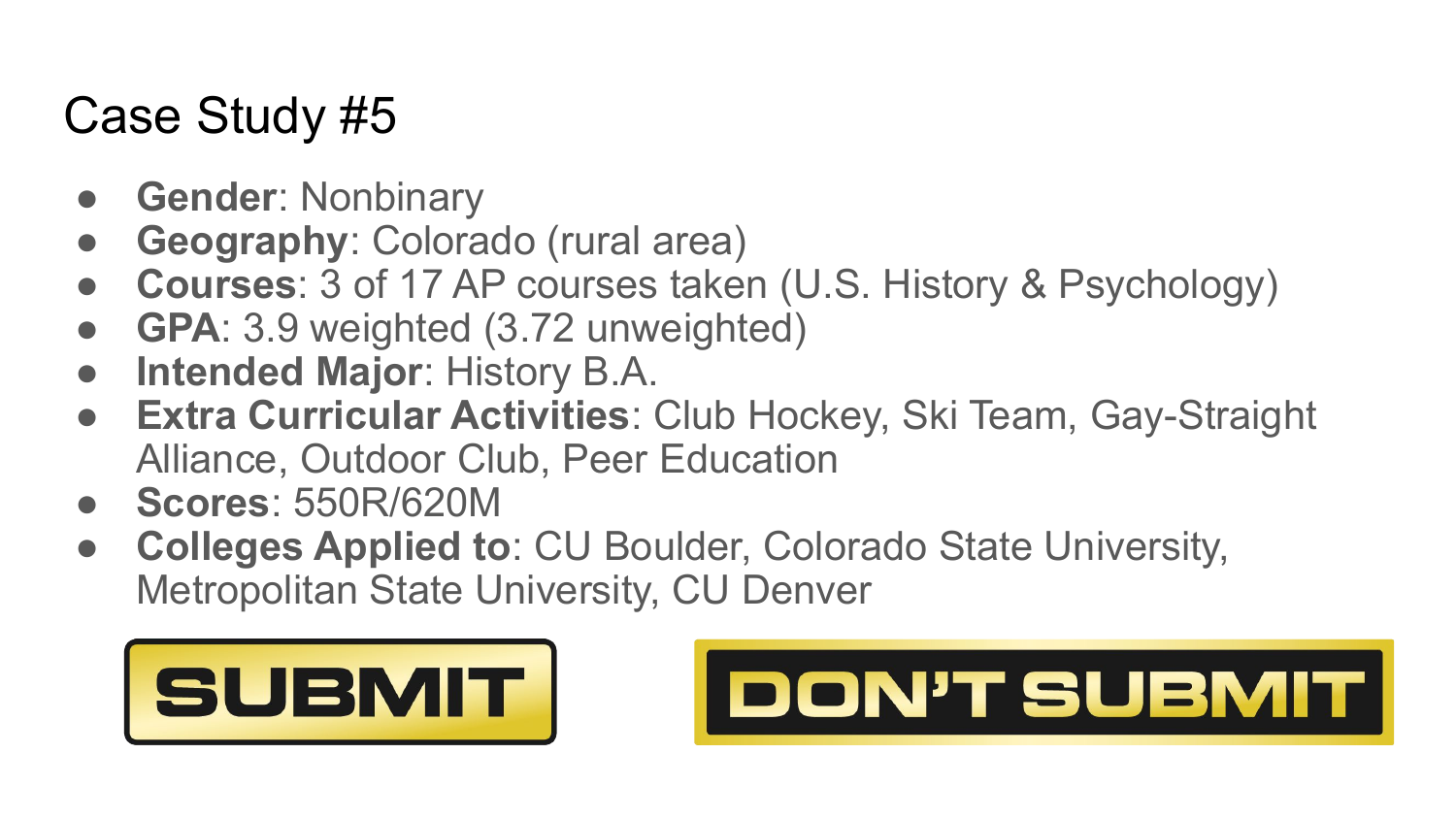#### **Looking ahead to 2022-2023 and beyond**

- $\triangleright$  Test optional is here to stay
- $\triangleright$  "Submission optional" might be a more helpful term for families who need to be encouraged to try testing earlier on to help with list building
- $\triangleright$  Students and counselors should look back a few years to understand pandemic impacted admissions versus admissions trends
- $\triangleright$  Colleges will need to offer more nuanced guidelines
- $\triangleright$  Students will rely on the counsel of their IECs more than ever when it comes to the submission question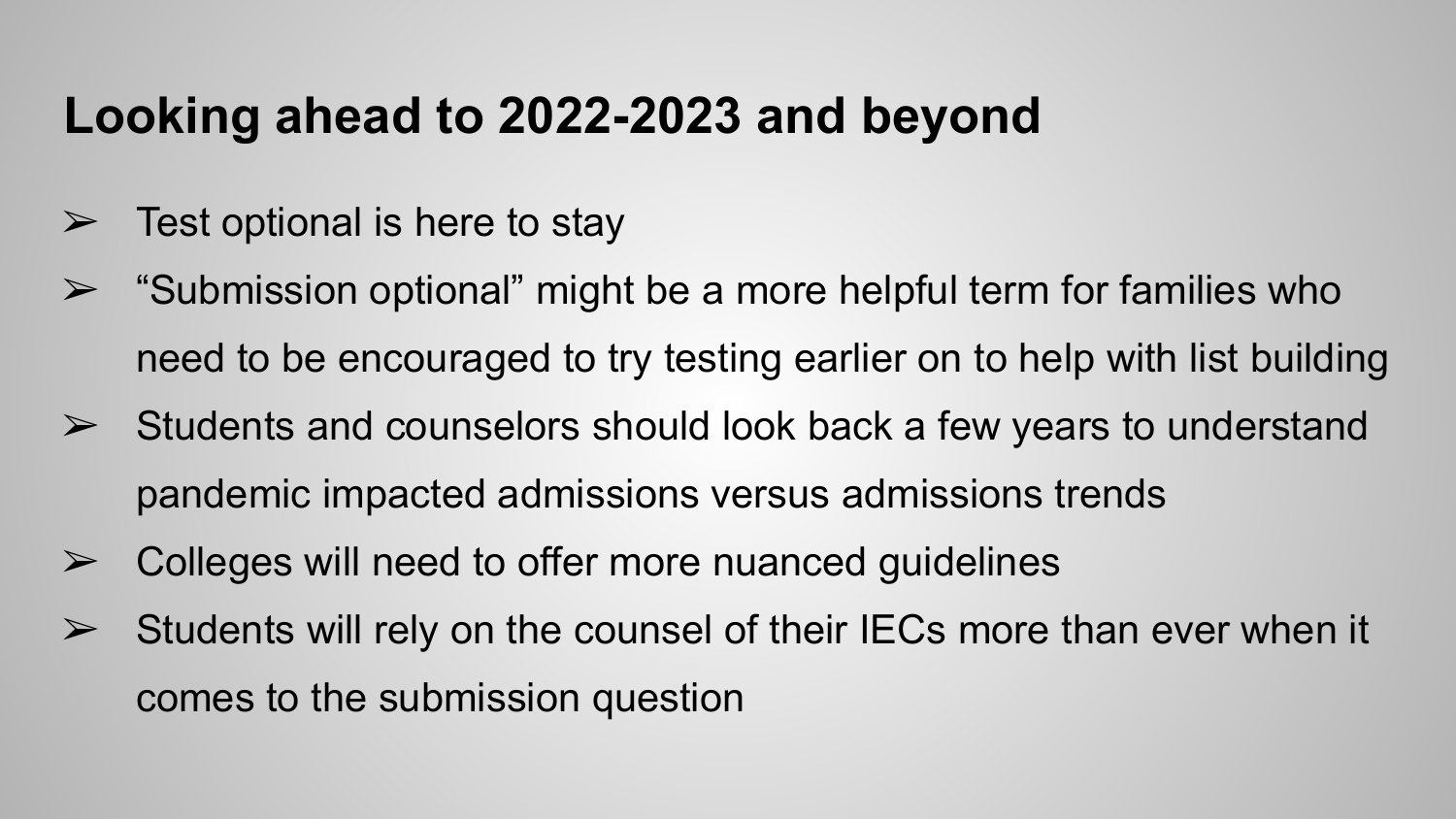#### **Some advice from our experts**

- There are times when scores can hurt and times when they can help, so it really does take looking at each individual student's choice for each college to which they will apply
- Strong Rigor + Mostly As + Scores below 75% = Don't Submit
- Some Cs on the Transcript + Strong Scores = Submit
- Track your own students' data to watch for submission bias